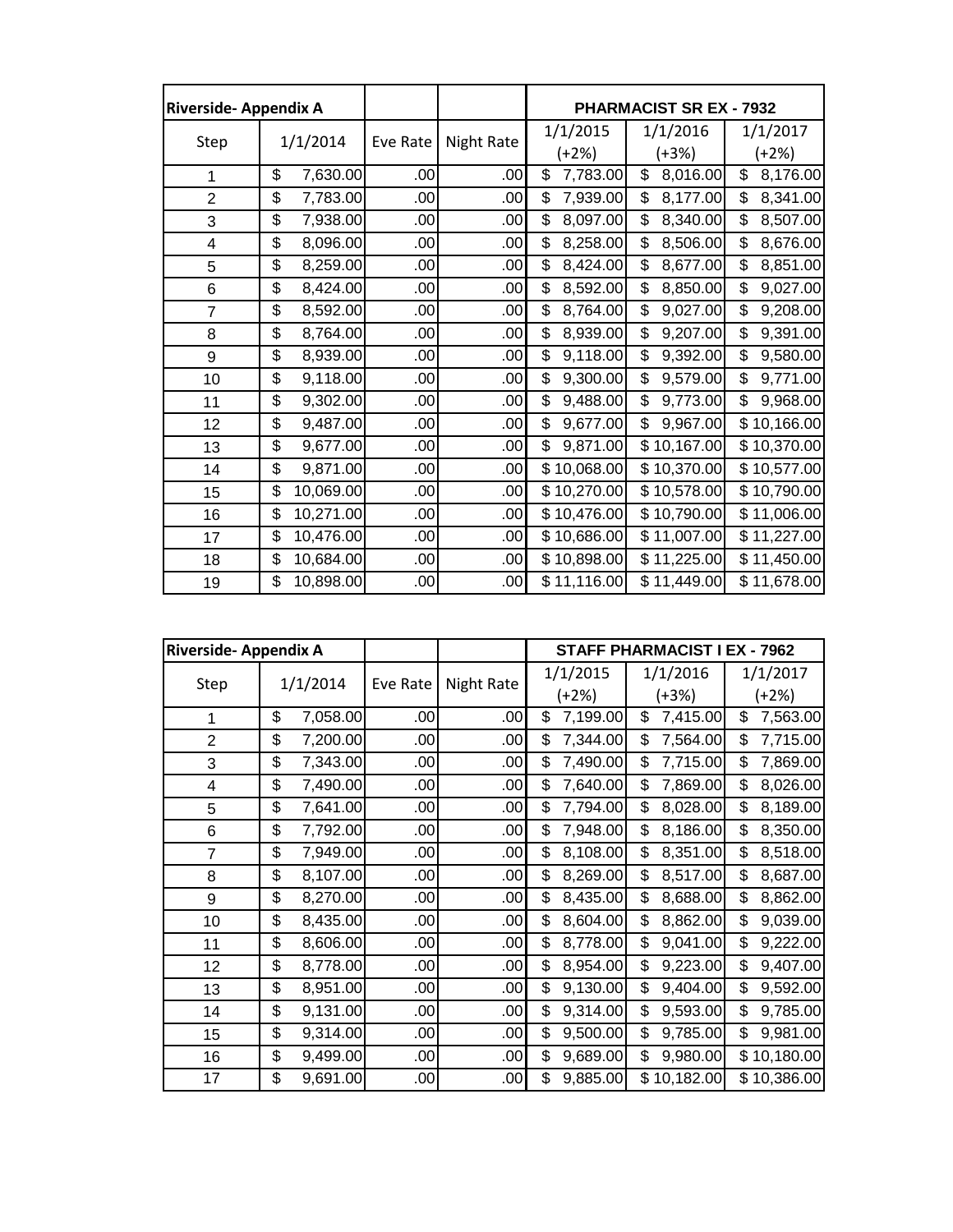| Riverside- Appendix A |             |          |            |    |          |    | <b>CLIN LAB SCI SPEC - 8939</b> |          |         |
|-----------------------|-------------|----------|------------|----|----------|----|---------------------------------|----------|---------|
| Step                  | 1/1/2014    | Eve Rate | Night Rate |    | 1/1/2015 |    | 1/1/2016                        | 1/1/2017 |         |
|                       |             |          |            |    | $(+2%)$  |    | $(+3%)$                         |          | $(+2%)$ |
| 1                     | \$<br>31.30 | .57      | .57        | \$ | 31.93    | \$ | 32.89                           | \$       | 33.55   |
| $\overline{2}$        | \$<br>31.92 | .57      | .57        | \$ | 32.56    | \$ | 33.54                           | \$       | 34.21   |
| 3                     | \$<br>32.57 | .57      | .57        | \$ | 33.22    | S  | 34.22                           | S        | 34.90   |
| 4                     | \$<br>33.22 | .57      | .57        | \$ | 33.88    | \$ | 34.90                           | \$       | 35.60   |
| 5                     | \$<br>33.88 | .57      | .57        | \$ | 34.56    | \$ | 35.60                           | \$       | 36.31   |
| 6                     | \$<br>34.56 | .57      | .57        | \$ | 35.25    | \$ | 36.31                           | \$       | 37.04   |
| $\overline{7}$        | \$<br>35.24 | .57      | .57        | S  | 35.94    | S  | 37.02                           | S        | 37.76   |
| 8                     | \$<br>35.95 | .57      | .57        | \$ | 36.67    | \$ | 37.77                           | \$       | 38.53   |
| 9                     | \$<br>36.67 | .57      | .57        | \$ | 37.40    | S  | 38.52                           | \$       | 39.29   |
| 10                    | \$<br>37.40 | .57      | .57        | \$ | 38.15    | \$ | 39.29                           | \$       | 40.08   |
| 11                    | \$<br>38.15 | .57      | .57        | \$ | 38.91    | \$ | 40.08                           | \$       | 40.88   |
| 12                    | \$<br>38.91 | .57      | .57        | S  | 39.69    | \$ | 40.88                           | \$       | 41.70   |
| 13                    | \$<br>39.70 | .57      | .57        | \$ | 40.49    | \$ | 41.70                           | \$       | 42.53   |
| 14                    | \$<br>40.48 | .57      | .57        | \$ | 41.29    | \$ | 42.53                           | \$       | 43.38   |
| 15                    | \$<br>41.30 | .57      | .57        | \$ | 42.13    | \$ | 43.39                           | \$       | 44.26   |
| 16                    | \$<br>42.12 | .57      | .57        | S  | 42.96    | S  | 44.25                           | \$       | 45.14   |
| 17                    | \$<br>42.96 | .57      | .57        | \$ | 43.82    | \$ | 45.13                           | \$       | 46.03   |

| <b>Riverside- Appendix A</b> |    |          |          |            |    |          |    | <b>CLIN LAB SCI - 8940</b> |    |          |
|------------------------------|----|----------|----------|------------|----|----------|----|----------------------------|----|----------|
|                              |    | 1/1/2014 |          | Night Rate |    | 1/1/2015 |    | 1/1/2016                   |    | 1/1/2017 |
| Step                         |    |          | Eve Rate |            |    | $(+2%)$  |    | $(+3%)$                    |    | (+2%)    |
| 1                            | \$ | 25.50    | .57      | .57        | \$ | 26.01    | \$ | 26.79                      | \$ | 27.33    |
| 2                            | \$ | 26.02    | .57      | .57        | \$ | 26.54    | \$ | 27.34                      | \$ | 27.89    |
| 3                            | \$ | 26.54    | .57      | .57        | \$ | 27.07    | \$ | 27.88                      | \$ | 28.44    |
| 4                            | \$ | 27.08    | .57      | .57        | \$ | 27.62    | \$ | 28.45                      | \$ | 29.02    |
| 5                            | \$ | 27.63    | .57      | .57        | \$ | 28.18    | \$ | 29.03                      | \$ | 29.61    |
| 6                            | \$ | 28.18    | .57      | .57        | \$ | 28.74    | \$ | 29.60                      | \$ | 30.19    |
| $\overline{7}$               | \$ | 28.75    | .57      | .57        | S  | 29.33    | \$ | 30.21                      | \$ | 30.81    |
| 8                            | \$ | 29.33    | .57      | .57        | S  | 29.92    | \$ | 30.82                      | \$ | 31.44    |
| 9                            | \$ | 29.92    | .57      | .57        | \$ | 30.52    | \$ | 31.44                      | \$ | 32.07    |
| 10                           | S  | 30.52    | .57      | .57        | S  | 31.13    | S  | 32.06                      | S  | 32.70    |
| 11                           | \$ | 31.14    | .57      | .57        | \$ | 31.76    | \$ | 32.71                      | \$ | 33.36    |
| 12                           | \$ | 31.75    | .57      | .57        | \$ | 32.39    | \$ | 33.36                      | \$ | 34.03    |
| 13                           | \$ | 32.39    | .57      | .57        | \$ | 33.04    | \$ | 34.03                      | \$ | 34.71    |
| 14                           | \$ | 33.03    | .57      | .57        | \$ | 33.69    | \$ | 34.70                      | \$ | 35.39    |
| 15                           | \$ | 33.70    | .57      | .57        | \$ | 34.37    | \$ | 35.40                      | \$ | 36.11    |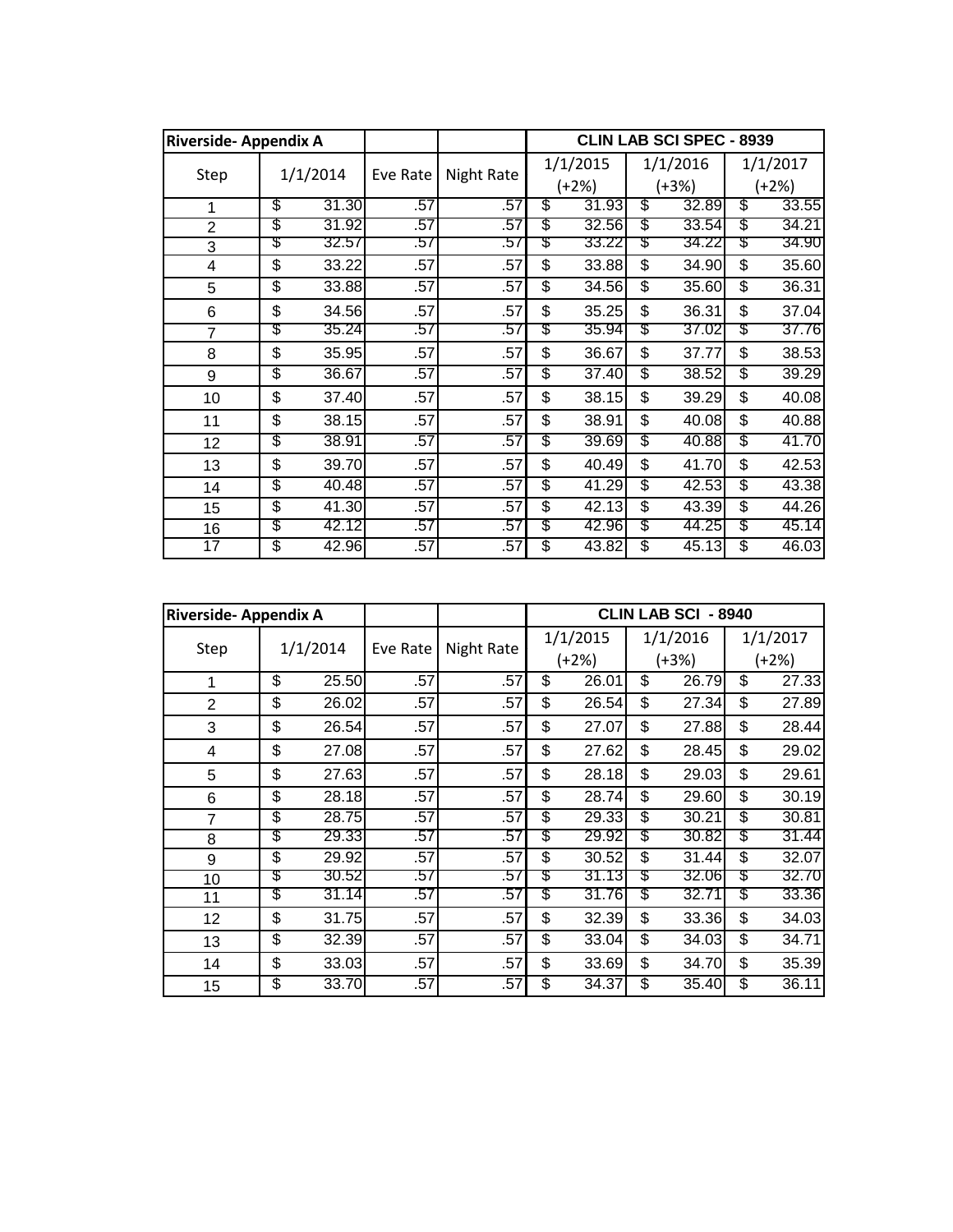| <b>Riverside-Appendix A</b> |                 |          |                  |            | PHYSCN AST SR - 9202     |          |                         |          |                          |          |
|-----------------------------|-----------------|----------|------------------|------------|--------------------------|----------|-------------------------|----------|--------------------------|----------|
| Step                        |                 | 1/1/2014 | Eve Rate         | Night Rate |                          | 1/1/2015 |                         | 1/1/2016 |                          | 1/1/2017 |
|                             |                 |          |                  |            |                          | $(+2%)$  |                         | (+3%)    | $(+2%)$                  |          |
| 1                           | \$              | 37.01    | .00              | .00        | \$                       | 37.75    | \$                      | 38.88    | \$                       | 39.66    |
| $\overline{2}$              | \$              | 37.75    | .00              | .00        | \$                       | 38.51    | \$                      | 39.67    | \$                       | 40.46    |
| 3                           | \$              | 38.53    | .00              | .00        | \$                       | 39.30    | \$                      | 40.48    | \$                       | 41.29    |
| 4                           | \$              | 39.28    | .00 <sub>l</sub> | .00        | \$                       | 40.07    | \$                      | 41.27    | \$                       | 42.10    |
| 5                           | \$              | 40.07    | .00              | .00        | \$                       | 40.87    | \$                      | 42.10    | \$                       | 42.94    |
| 6                           | \$              | 40.86    | $.00 \,$         | .00        | \$                       | 41.68    | \$                      | 42.93    | \$                       | 43.79    |
| $\overline{7}$              | \$              | 41.68    | .00              | .00        | \$                       | 42.51    | \$                      | 43.79    | \$                       | 44.67    |
| 8                           | \$              | 42.50    | .00              | .00        | \$                       | 43.35    | \$                      | 44.65    | \$                       | 45.54    |
| 9                           | \$              | 43.37    | .00              | .00        | \$                       | 44.24    | \$                      | 45.57    | \$                       | 46.48    |
| 10                          | \$              | 44.23    | .00              | .00        | $\overline{\mathcal{S}}$ | 45.11    | \$                      | 46.46    | \$                       | 47.39    |
| 11                          | \$              | 45.12    | .00              | .00        | \$                       | 46.02    | \$                      | 47.40    | \$                       | 48.35    |
| 12                          | \$              | 46.01    | .00              | .00        | \$                       | 46.93    | \$                      | 48.34    | \$                       | 49.31    |
| 13                          | \$              | 46.95    | .00 <sub>l</sub> | .00        | \$                       | 47.89    | \$                      | 49.33    | \$                       | 50.32    |
| 14                          | $\overline{\$}$ | 47.87    | .00              | .00        | $\overline{\$}$          | 48.83    | $\overline{\mathbb{S}}$ | 50.29    | $\overline{\mathcal{G}}$ | 51.30    |
| 15                          | \$              | 48.83    | .00 <sub>l</sub> | .00        | \$                       | 49.81    | \$                      | 51.30    | \$                       | 52.33    |
| 16                          | \$              | 49.82    | .00 <sub>l</sub> | .00        | \$                       | 50.82    | \$                      | 52.34    | \$                       | 53.39    |
| 17                          | \$              | 50.80    | .00 <sub>l</sub> | .00        | \$                       | 51.82    | \$                      | 53.37    | \$                       | 54.44    |
| 18                          | \$              | 51.82    | .00 <sub>1</sub> | .00        | \$                       | 52.86    | \$                      | 54.45    | \$                       | 55.54    |

| <b>Riverside-Appendix A</b> |             |          |                  | PHYSCN AST SR - 9203 |         |          |         |          |
|-----------------------------|-------------|----------|------------------|----------------------|---------|----------|---------|----------|
| Step                        | 1/1/2014    | Eve Rate | Night Rate       | 1/1/2015             |         | 1/1/2016 |         | 1/1/2017 |
|                             |             |          |                  | $(+2%)$              | $(+3%)$ |          | $(+2%)$ |          |
| 1                           | \$<br>35.25 | .00      | .00 <sub>l</sub> | \$<br>35.96          | \$      | 37.04    | \$      | 37.78    |
| $\overline{2}$              | \$<br>35.95 | .00      | .00 <sub>1</sub> | \$<br>36.67          | \$      | 37.77    | \$      | 38.53    |
| 3                           | \$<br>36.69 | .00      | .00 <sub>l</sub> | \$<br>37.42          | \$      | 38.54    | \$      | 39.31    |
| 4                           | \$<br>37.41 | .00      | .00 <sub>l</sub> | \$<br>38.16          | \$      | 39.30    | \$      | 40.09    |
| 5                           | \$<br>38.17 | .00      | .00              | \$<br>38.93          | \$      | 40.10    | \$      | 40.90    |
| 6                           | \$<br>38.92 | .00      | .00 <sub>l</sub> | \$<br>39.70          | \$      | 40.89    | \$      | 41.71    |
| $\overline{7}$              | \$<br>39.71 | .00      | .00 <sub>1</sub> | \$<br>40.50          | \$      | 41.72    | \$      | 42.55    |
| 8                           | \$<br>40.49 | .00      | .00              | \$<br>41.30          | \$      | 42.54    | \$      | 43.39    |
| 9                           | \$<br>41.31 | .00      | .00 <sub>l</sub> | \$<br>42.14          | \$      | 43.40    | \$      | 44.27    |
| 10                          | \$<br>42.13 | .00      | .00 <sub>l</sub> | \$<br>42.97          | \$      | 44.26    | \$      | 45.15    |
| 11                          | \$<br>42.97 | .00      | .00 <sub>1</sub> | \$<br>43.83          | \$      | 45.14    | \$      | 46.04    |
| 12                          | \$<br>43.83 | .00      | .00              | \$<br>44.71          | \$      | 46.05    | \$      | 46.97    |
| 13                          | \$<br>44.71 | .00      | .00 <sub>1</sub> | \$<br>45.60          | \$      | 46.97    | \$      | 47.91    |
| 14                          | \$<br>45.60 | .00      | .00 <sub>l</sub> | \$<br>46.51          | \$      | 47.91    | \$      | 48.87    |
| 15                          | \$<br>46.51 | .00      | .00 <sub>l</sub> | \$<br>47.44          | \$      | 48.86    | \$      | 49.84    |
| 16                          | \$<br>47.44 | .00      | .00              | \$<br>48.39          | \$      | 49.84    | \$      | 50.84    |
| 17                          | \$<br>48.38 | .00      | .00 <sub>l</sub> | \$<br>49.35          | \$      | 50.83    | \$      | 51.85    |
| 18                          | \$<br>49.35 | .00      | .00              | \$<br>50.34          | \$      | 51.85    | \$      | 52.89    |